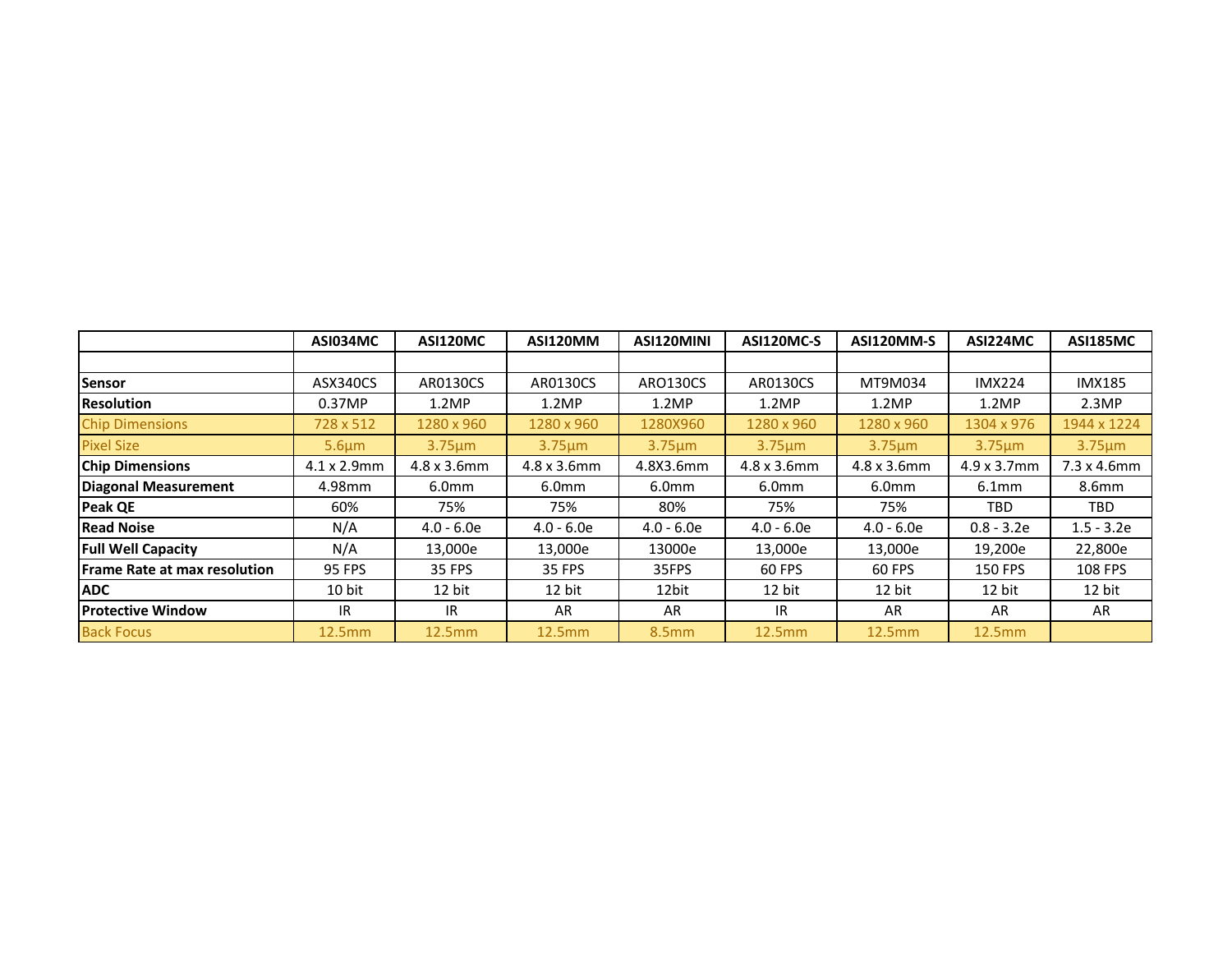| <b>ASI178MC</b>     | <b>ASI178MM</b>     | ASI290MC            | ASI290MM            | ASI290MINI    | <b>ASI174MC</b>      | ASI174MM             | ASI174MINI  |
|---------------------|---------------------|---------------------|---------------------|---------------|----------------------|----------------------|-------------|
|                     |                     |                     |                     |               |                      |                      |             |
| <b>IMX178</b>       | <b>IMX178</b>       | <b>IMX291</b>       | <b>IMX290</b>       | <b>IMX290</b> | <b>IMX174</b>        | <b>IMX174</b>        | SONY IMX174 |
| 6.4MP               | 6.4MP               | 2.1MP               | 2.1MP               | 2.1MP         | 2.3MP                | 2.3MP                | 2.3MP       |
| 3096 x 2080         | 3096 x 2080         | 1936 x 1096         | 1936 x 1096         | 1936X1096     | 1936 x 1216          | 1936 x 1216          | 1936X1216   |
| $2.4 \mu m$         | $2.4 \mu m$         | $2.9 \mu m$         | $2.9 \mu m$         |               | $5.86 \mu m$         | $5.86 \mu m$         |             |
| $7.4 \times 5.0$ mm | $7.4 \times 5.0$ mm | $5.6 \times 3.2$ mm | $5.6 \times 3.2$ mm | 5.6X3.2mm     | $11.3 \times 7.1$ mm | $11.3 \times 7.1$ mm | 11.3X7.1mm  |
| 8.95mm              | 8.95mm              | 6.5 <sub>mm</sub>   | 6.5 <sub>mm</sub>   | 6.5mm         | 13.4mm               | 13.4mm               | 13.4mm      |
| TBD                 | TBD                 | TBD.                | TBD.                | 80%           | 78%                  | 78%                  | 77%         |
| $1.4 - 2.2e$        | $1.4 - 2.2e$        | $1.0 - 3.2e$        | $1.0 - 3.2e$        | 1.0e          | $3.5 - 6e$           | $3.5 - 6e$           | 3.5e        |
| 15,000e             | 15,000e             | 14,600e             | 14,600e             | 14,600e       | 32,000e              | 32,000e              | 32,000e     |
| 60 FPS              | 60 FPS              | 170 FPS (10bit)     | 170 FPS (10bit)     | 20.4FPS       | 164 FPS (10bit)      | 164 FPS (10bit)      | 18.4FPS     |
| 14 bit              | 14 bit              | 12 bit              | 12 bit              | 12bit         | 12 bit               | 12 bit               | 12bit       |
| IR.                 | AR                  | AR                  | AR                  | AR            | AR                   | AR                   | AR          |
| 12.5mm non-cooled   | 12.5mm non-cooled   | 12.5mm              | 12.5mm              | 8.5mm         | 6.5mm                | 6.5mm                | 8.5mm       |

6.5mm cooled 6.5mm cooled